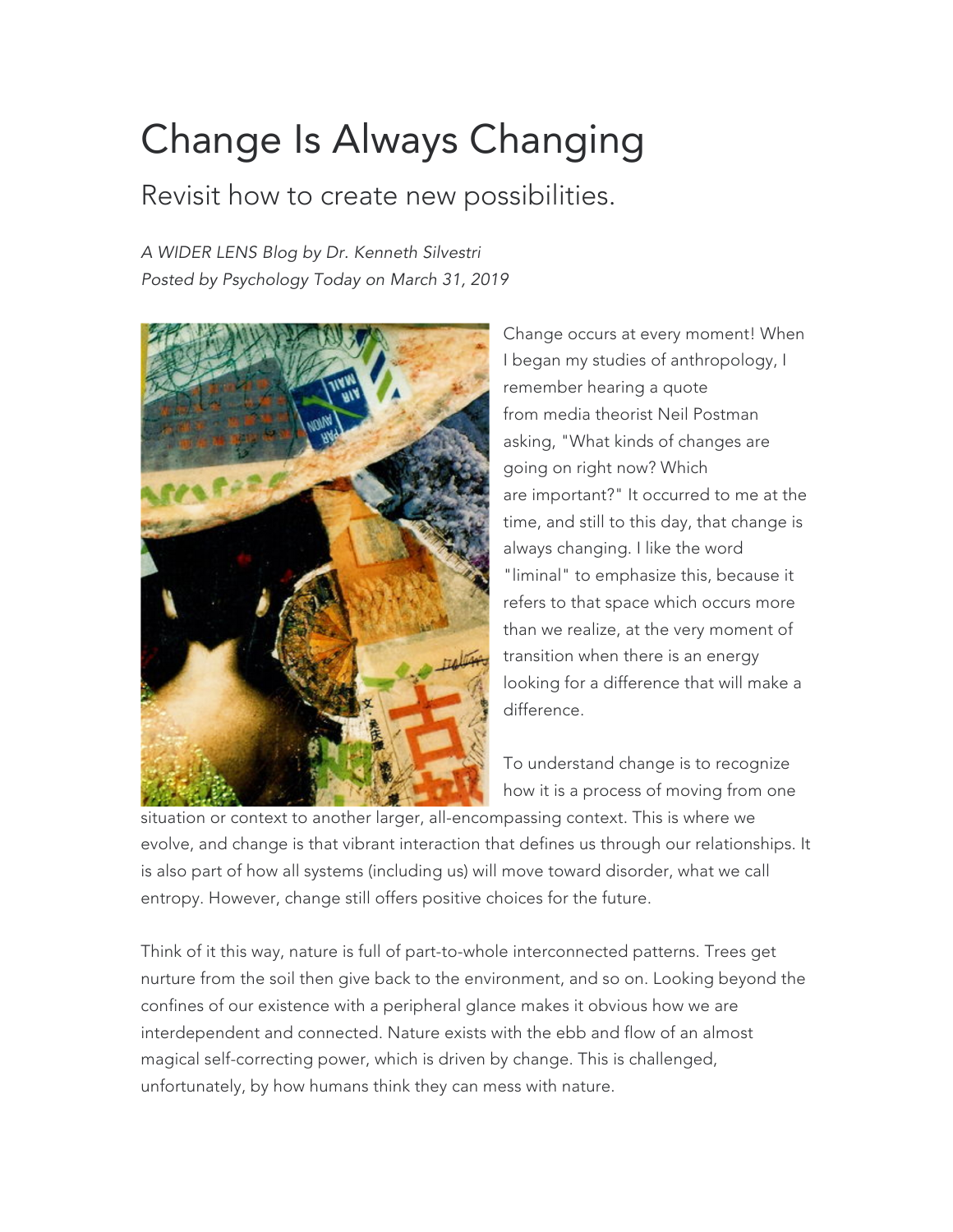## Improvisational Change

Change will regardless bring unpredictable paradoxes, those seemingly contradictory interactions that are sometimes viewed as conflict or even humor. Comedian Gracie Allen had a friend who told her that she asked her doctor if a woman should have children after 35. Gracie responded, "Thirty-five children is enough for any woman." Paradoxes are not good or bad; they are just what they are, the grist for creativity and self-fulfillment within our complexity. In the wild of nature, baby cubs can be food to a larger predator in one instance, but at the same time relate to the survival of other species. If we don't pay heed to the potential that lies beyond paradoxes, we fail to lessen the inevitable pains of life. This is happening far too much and leads to the trap of creating stagnant double binds, those unenviable "damned if you do and damned if you don't" situations. Many of our socio-political institutions are now stuck in double binds. It is becoming fruitless to just maintain them or to patch them up; nature is crying out for more harmonious outcomes.

## Creating Meaningful Change

How can we address change in today's world? We can start with dialogue and mutually share our many different points of view that respect and support our interdependency. Our life can be more fulfilling by being an active participant to affect change. A beginning point would be to ask questions about what influences, strengths, and consequences exist in different contexts. For example, families, learning institutions, media, work, parenting, power, and gender, to mention a few, may need to be revisited and revised.

I believe that solutions exist not in repeating failed systems, but within collaborative, empathic relationships. Therefore, should depression be individualized; education be judged within the confines of bureaucratic schools; economics be dependent on unequal distribution; psychology be based on narrow labels; food production be unhealthy; healing be through corporate pharma; politics be based on re-election; climate problems be denied; gender/race/diversity be inequitable; and so on and on? These are questions that need to be localized, then seen simultaneously in larger perspectives, not polarized. Why not assist change to follow its natural law of recognizing anomalous behavior and then creating alternatives? Each of us has a role to be courageous and participate in providing needed solutions. This can collaboratively occur at those transitional, liminal moments, when the opportunity beckons us with the